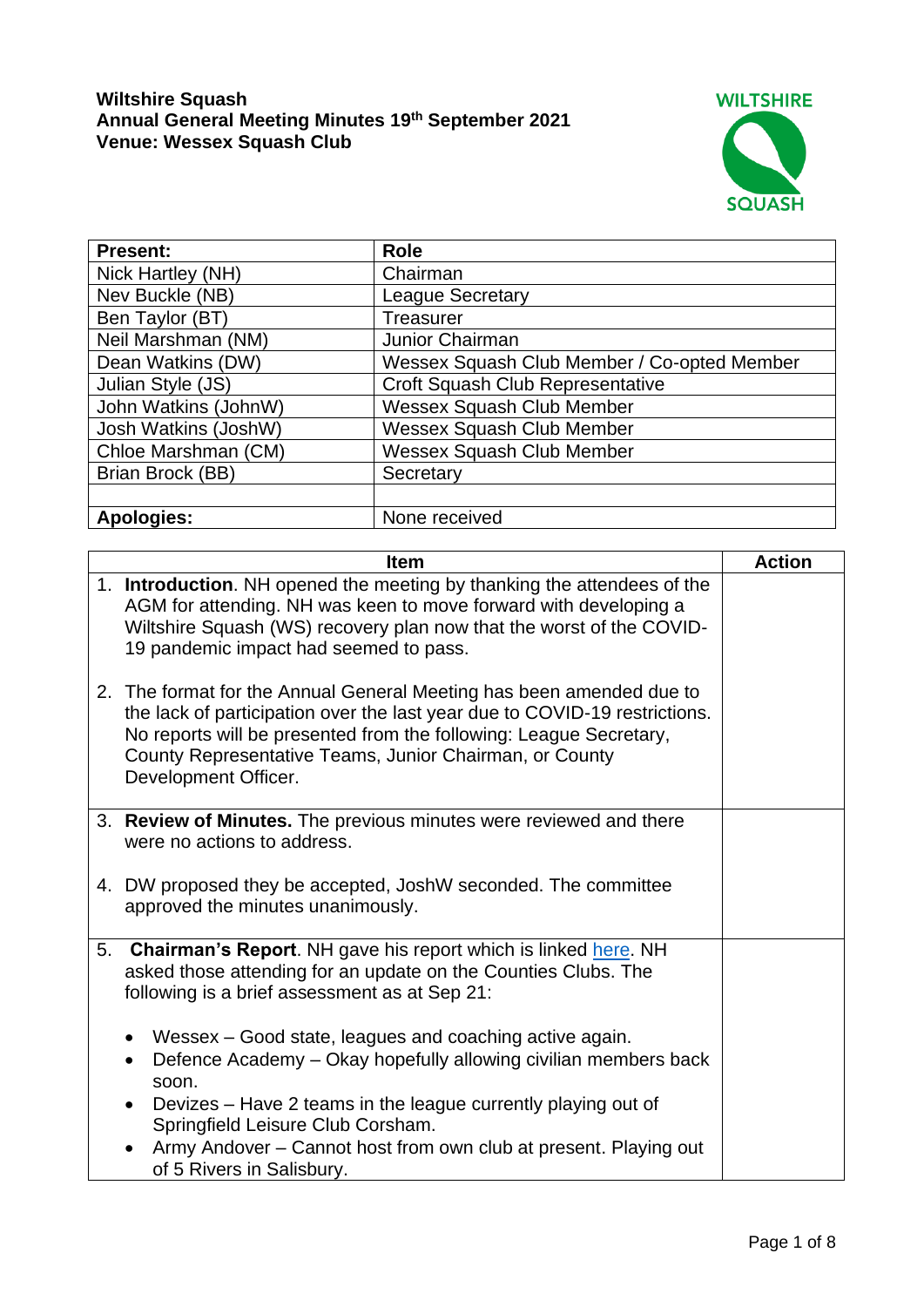|                                                                                                                              | <b>Item</b>                                                                                                                                                                                                                                                                                                                                      | <b>Action</b> |
|------------------------------------------------------------------------------------------------------------------------------|--------------------------------------------------------------------------------------------------------------------------------------------------------------------------------------------------------------------------------------------------------------------------------------------------------------------------------------------------|---------------|
| $\bullet$<br>closing.                                                                                                        | Marlborough - Back playing but with some limitations such as 9pm                                                                                                                                                                                                                                                                                 |               |
| under restricted opening times.                                                                                              | Croft – New Club established for the dislodged members of the<br>Oasis Squash Club. Offering leagues and junior coaching, but                                                                                                                                                                                                                    |               |
| 6.                                                                                                                           | <b>Treasurer's Report.</b> BT gave his report which is linked here. NH<br>reported that South Regional Forum was being dissolved and as a<br>result WS would receive £3,649.18 from the share of the funds which is<br>being shared equally with respective counties. There were no<br>restrictions being placed on how these funds can be used. |               |
| 7.<br>appointments were agreed as follows:                                                                                   | Appointment of Wiltshire Squash Officers. The Committee                                                                                                                                                                                                                                                                                          |               |
| $\bullet$<br>$\bullet$<br>$\bullet$<br>$\bullet$<br>JohnW<br>$\bullet$<br>$\bullet$                                          | Chairman - Nick Hartley - Proposed NM/Seconded BT<br>Treasurer - Ben Taylor- Proposed NH/Seconded JohnW<br>Secretary - Brian Brock - Proposed BT/Seconded NH<br>League Secretary - Nev Buckle Proposed JoshW /Seconded<br>Junior Chair - NM- Proposed NH/Seconded BB<br>Media - Josh Watkins - Proposed NB/Seconded BT                           |               |
| The following posts are vacant:                                                                                              |                                                                                                                                                                                                                                                                                                                                                  |               |
| Vice Chairman<br>$\bullet$<br>٠<br>Website (post covered by Secretary)<br>$\bullet$<br>Tournaments<br><b>Welfare Officer</b> | Membership Secretary (post covered by Secretary)                                                                                                                                                                                                                                                                                                 |               |
| 8.                                                                                                                           | Any Other Business. The following was raised:                                                                                                                                                                                                                                                                                                    |               |
| the next Committee Meeting.                                                                                                  | 8.1. Liaison Between WS and Adjacent Counties / England<br>Squash. NH wanted the Committee to consider how best to tackle<br>the current communication issues between WS with the adjacent<br>county's committees and WS with England Squash due to a lack of<br>a liaison role. The Committee were to make recommendations at                   | Committee     |
|                                                                                                                              | 8.2. Additional Funding Routes and Opportunities. NH requested<br>BT and NM to detail all possible funding routes open to WS for<br>discussion at the next Committee meeting.                                                                                                                                                                    | BT/NM         |
| Committee meeting.                                                                                                           | 8.3. Junior Squash Programmes. NH tasked BB to find out what Dax<br>Mellor's plans are in relation to Junior Squash by the next                                                                                                                                                                                                                  | <b>BB</b>     |
|                                                                                                                              | 8.4. Interactive Squash. NH raised the idea of trying to introduce an<br>Interactive Squash system at one of the Wiltshire Primary Clubs.                                                                                                                                                                                                        |               |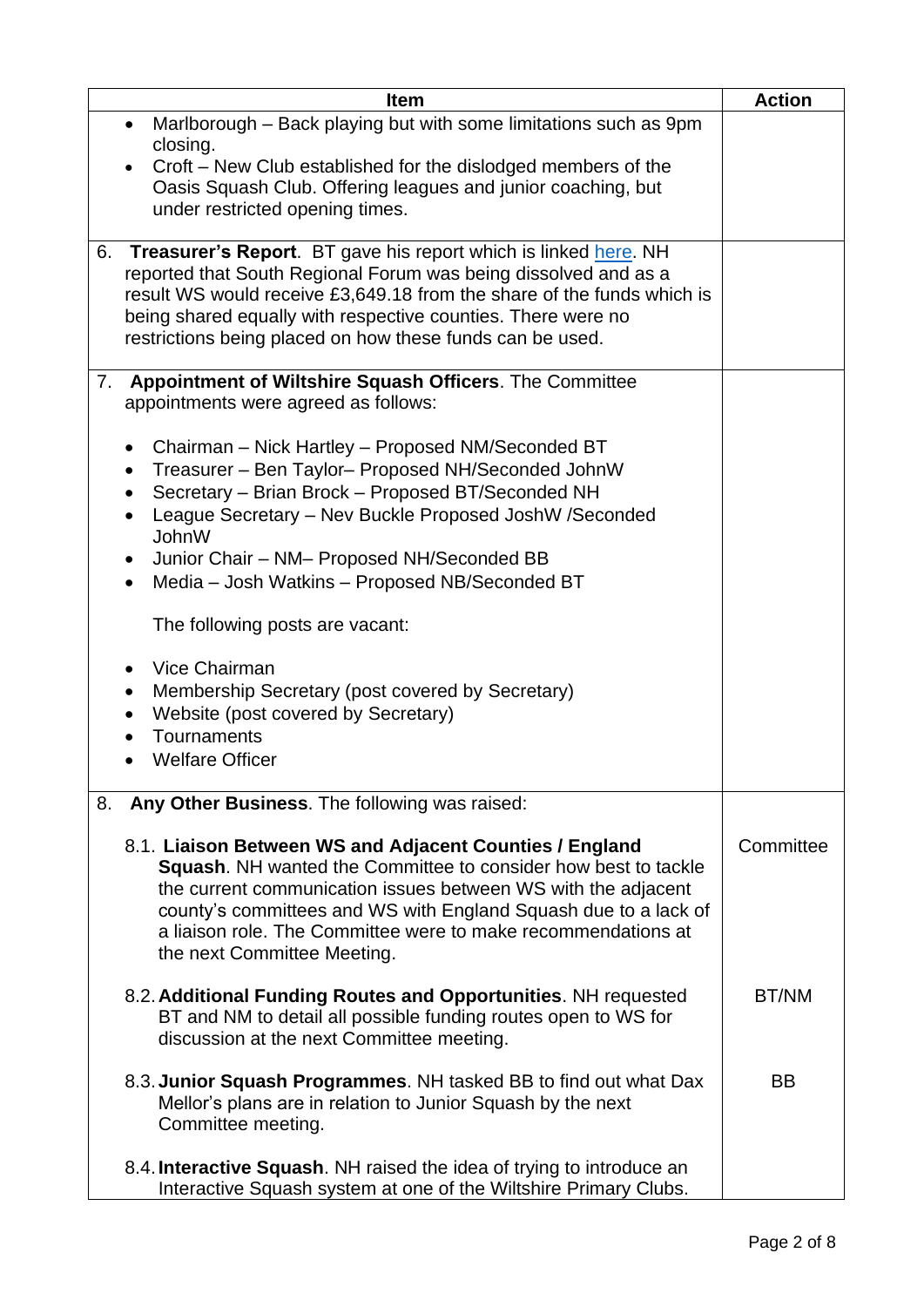| <b>Item</b>                                                                                                                                                                                                                                                                                                                                                                                                                                                                                                                                                                                                                                                                                                                                                                                                                                                                                                                                                                                                                                                                                                                                                         | <b>Action</b> |
|---------------------------------------------------------------------------------------------------------------------------------------------------------------------------------------------------------------------------------------------------------------------------------------------------------------------------------------------------------------------------------------------------------------------------------------------------------------------------------------------------------------------------------------------------------------------------------------------------------------------------------------------------------------------------------------------------------------------------------------------------------------------------------------------------------------------------------------------------------------------------------------------------------------------------------------------------------------------------------------------------------------------------------------------------------------------------------------------------------------------------------------------------------------------|---------------|
| This was discussed but was not considered further due to the high<br>cost and lack of a suitable venue.                                                                                                                                                                                                                                                                                                                                                                                                                                                                                                                                                                                                                                                                                                                                                                                                                                                                                                                                                                                                                                                             |               |
| 8.5. Junior Squash Update. NM gave an update on the current state<br>of junior squash in the county. At the time of the meeting NM<br>thought there were only 4 clubs in the county with junior<br>programmes 2 in the south of the county together with the Wessex<br>and Croft in Swindon. NM stated that he needs to start a<br>recruitment campaign to get more coaching support for the junior<br>programme. NM would welcome any suggestions from the<br>Committee to assist junior squash development.                                                                                                                                                                                                                                                                                                                                                                                                                                                                                                                                                                                                                                                       |               |
| 8.6. Ladies Squash. NM proposed that ladies squash participation<br>could be improved. Ideas such as a ladies inter-county team and a<br>ladies county closed event were discussed. It was agreed to<br>discuss these ideas further at the next Committee meeting.                                                                                                                                                                                                                                                                                                                                                                                                                                                                                                                                                                                                                                                                                                                                                                                                                                                                                                  | Committee     |
| 8.7. Winter League Fees. NB proposed that Winter League fees<br>should be set at a "bounce-back" rate of £30 for the whole season<br>to stimulate participation and assist clubs to start WS league<br>activity again. After much discussion a counter proposal of £50 for<br>the whole season was agreed.                                                                                                                                                                                                                                                                                                                                                                                                                                                                                                                                                                                                                                                                                                                                                                                                                                                          | NB/BT         |
| 8.8. Inter-County Competitions and Wiltshire Closed Event<br>Support. NB raised the issue that the Committee needs support to<br>administer and runs the Inter-County competitions and the WS<br>Closed Events. DW very kindly agreed to support the Committee<br>with these events and JoshW kindly agreed to assist.                                                                                                                                                                                                                                                                                                                                                                                                                                                                                                                                                                                                                                                                                                                                                                                                                                              | DW/JoshW      |
| 8.9. Adoption of A Managed Hosting Platform For WS. BB detailed<br>that he had been evaluating hosting platforms that could provide an<br>integrated Squash management system and website in order to<br>provide WS with a fully supported, professional platform to run WS<br>activity. There are two leading platforms that provide the features<br>required by WS. The platforms are Club Locker and SportyHQ. BB<br>had evaluated and discounted Club Locker due to its lack of<br>features and other concerns. Several clubs in the county are<br>already using SportyHQ. SportyHQ has offered WS two<br>competitively priced options. The first is the "Governing Body"<br>solution which gives all the features required by the county the<br>second is "Governing Body + All Associated Clubs". The latter will<br>allow any WS associated club to use all the club features for a<br>significant cost reduction. The meeting agreed to continue with the<br>evaluation of SportyHQ which will run out end February 2022. BB<br>was tasked to see which county clubs would be interested in the<br>associated club offer before the next Committee meeting. | <b>BB</b>     |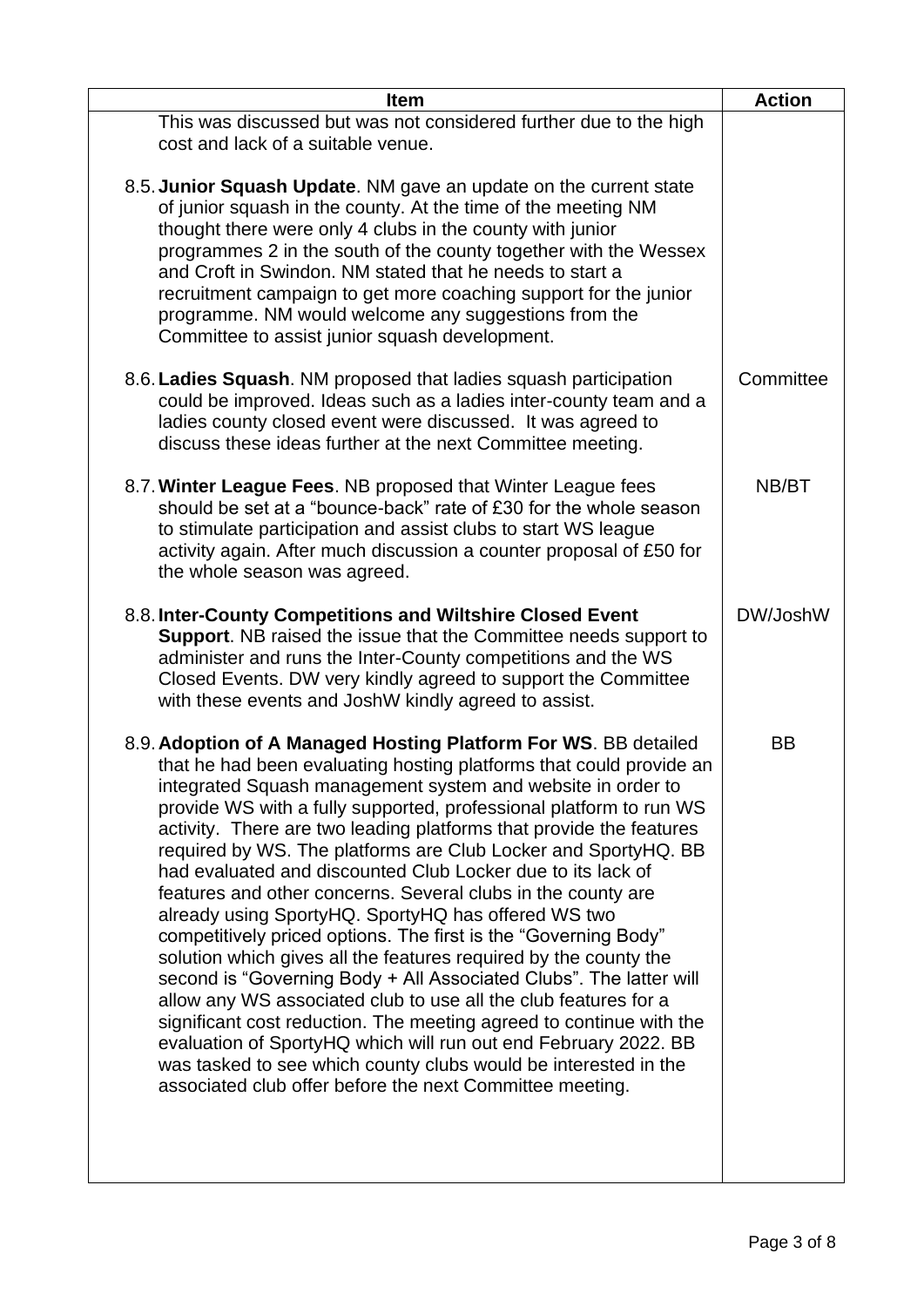| <b>Item</b>                                                                                                                                 | <b>Action</b> |
|---------------------------------------------------------------------------------------------------------------------------------------------|---------------|
| 9. Chairman's Closing Remarks: NH thanked those attending for                                                                               |               |
| supporting the Committee and its intent. NH wanted now to maintain                                                                          |               |
| momentum and push forward as quickly as possible with the ideas and<br>plans to increase participation across the spectrum of activity from |               |
| junior squash to county leagues.                                                                                                            |               |
|                                                                                                                                             |               |

**Brian Brock Secretary Wiltshire Squash 07757 739156 [brian.brock@wiltssquash.co.uk](mailto:brian.brock@wiltssquash.co.uk)**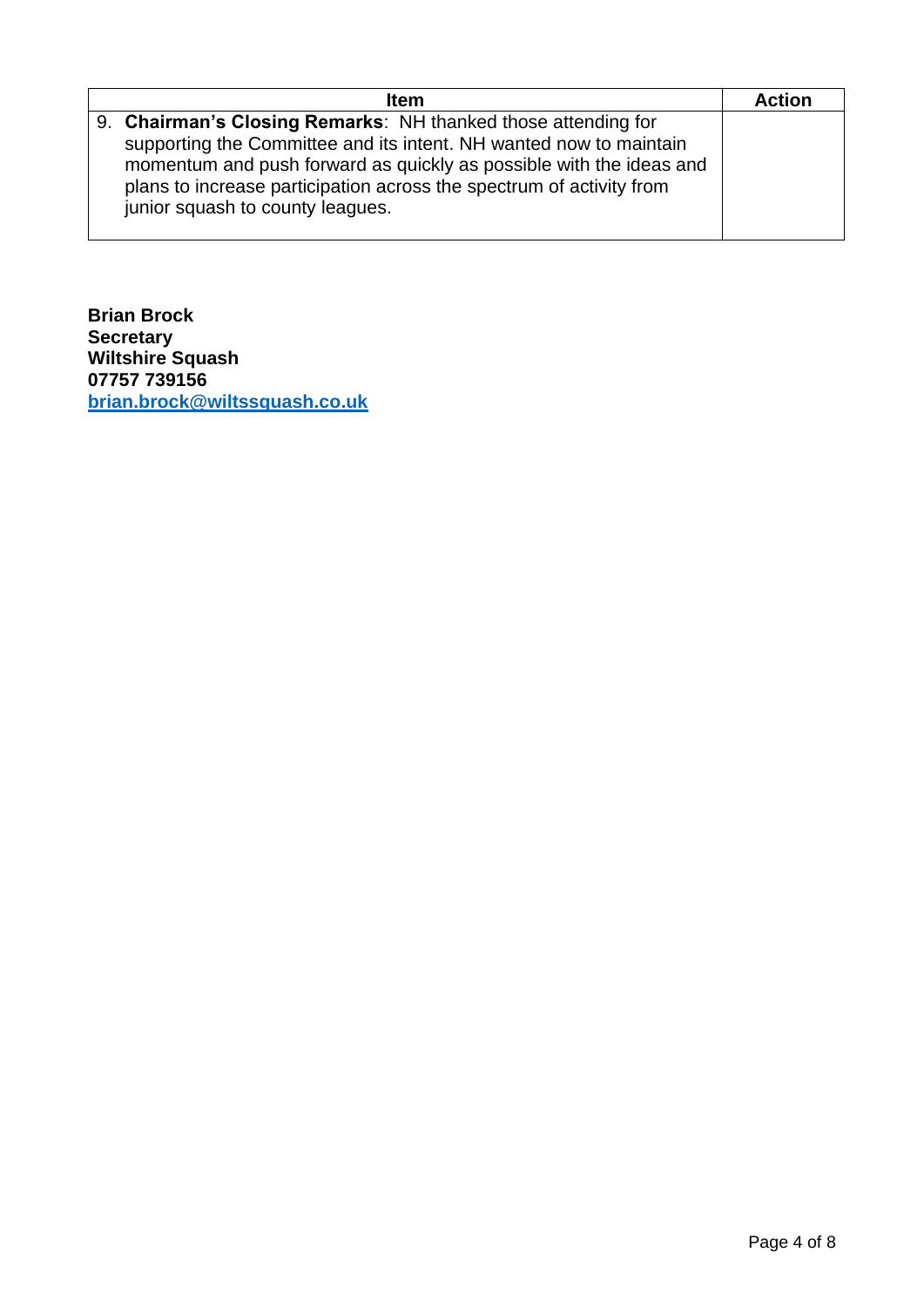## <span id="page-4-0"></span>**Wiltshire Squash Annual General Meeting Minutes 19th September 2021 Chairman's Report**



This has been a difficult and frustrating year for all involved in Wilts Squash. COVID restrictions, lack of matches and competitions, committee changes and fitness challenges are just a few of the issues we have faced. Hopefully the remainder of the year will see some improvements.

It's great news that we can finally get back on court again (albeit in a limited fashion). Hopefully we are now well on the way to resuming a normal squash life again with our clubs and venues returning to being a key part of our sporting and social activity.

I would like to pass on the heartfelt thanks of all Wiltshire squash players to John Jeffrey who has stood down this year as Chairman of Wiltshire County Squash due to ill health, and we wish him all the best for the future and hope to see him back on court before too long. I would also like to thank Dan Binns and Dax Mellor for all their efforts over recent years and their contribution to the Wiltshire Squash community, as they also step down. Looking ahead, we are keen to appoint a new permanent Chairman to replace John Jeffrey and we will also be looking to replace Brian Brock and Dean Watkins who have given notice that they will also be standing down from the Wiltshire Squash Committee in the near future.

I would like to emphasise that it's really important to only open up your club for play when you are ready and you believe you are able to meet the requirements as set down by England Squash [\(https://www.englandsquash.com/back-to-squash/guidance\)](https://www.englandsquash.com/back-to-squash/guidance). I am aware that some clubs are now open again from 17th May, as this is the date from which bubblebased competitive play could resume. Hopefully the 21st Jun will see restrictions ease further. Whatever date you are aiming at, it would be helpful if you could let me and the Wiltshire Squash Committee know what your plans are so we can start to plan ahead with leagues and events around the county.

Last year saw Wiltshire Squash achieve charitable status in Mar 20 which will ensure we can remain on a stable footing going forward. We are in a strong financial position and now need to focus on the best use of our resources to kick start squash across the county. We are all volunteers and as such we depend on the time, efforts and goodwill of all involved to make things happen and we will rely on this even more after such a long layoff and with so many activities and events to get restarted.

It's important to recognise that at the moment we are all just getting started again and there is still some uncertainty about the future. The emphasis at the moment is on the return of safe squash at all levels at all squash venues in the county. When conditions allow, we will start thinking about the resumption of inter club leagues as soon as possible which are at the centre of an active and thriving Wilts squash community. We will do our best to keep you informed on this and will work with you to agree a way forward.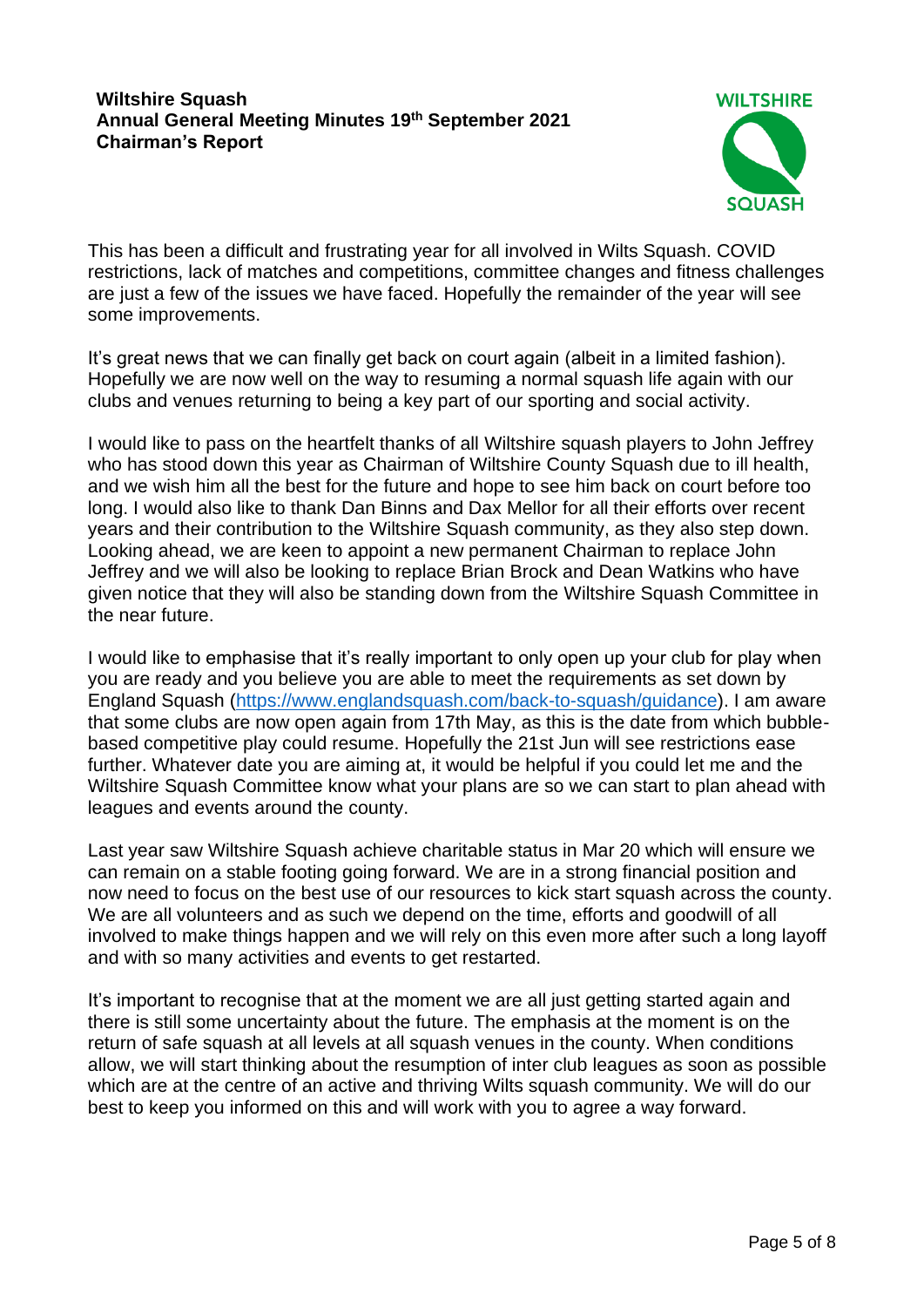We have also launched a new county association website to improve communication and information sharing and to engage new participants into the sport more easily along with a social media strategy that will complement the websites value.

**Nick Hartley Chairman**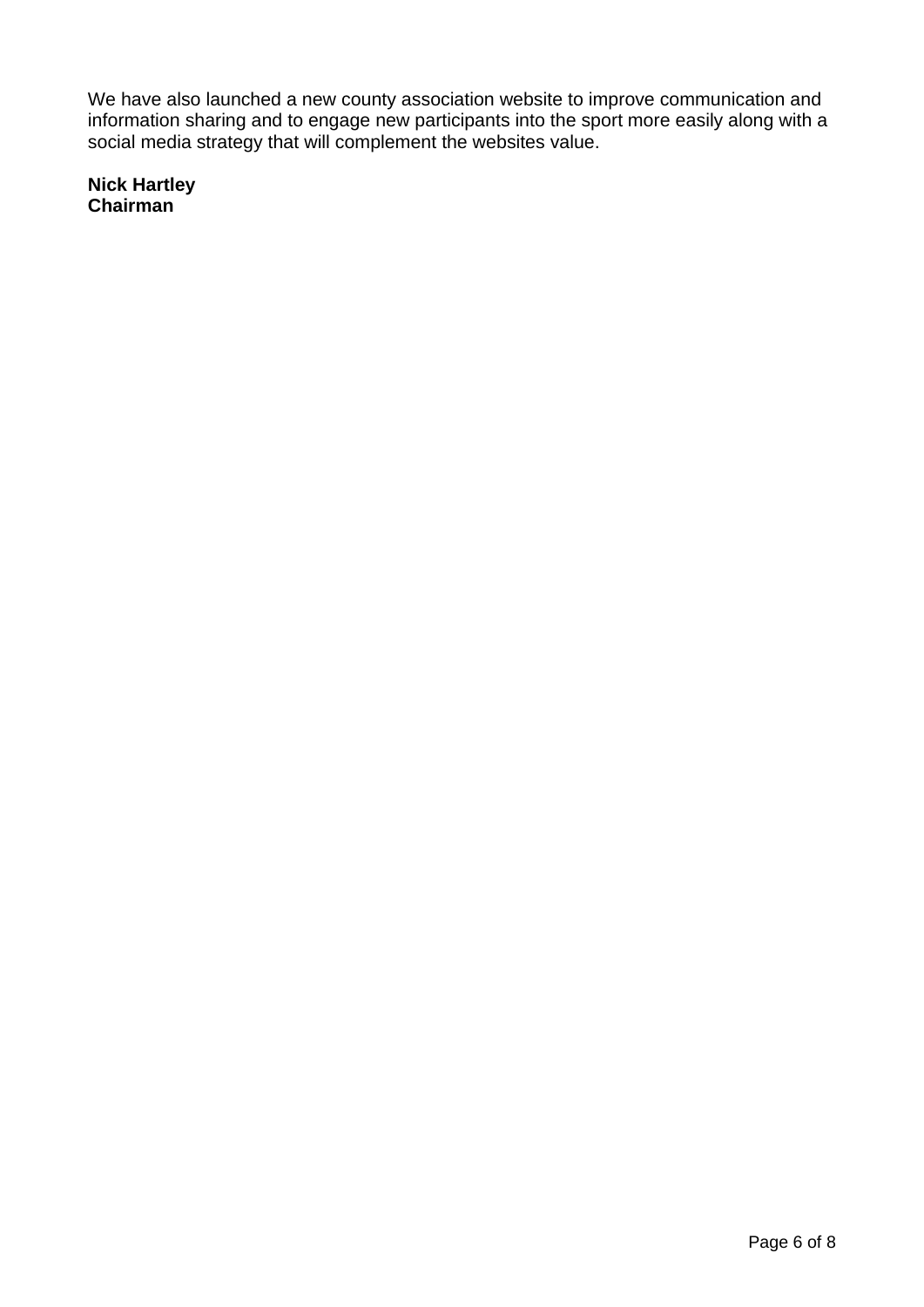## <span id="page-6-0"></span>**Wiltshire Squash Annual General Meeting Minutes 19th September 2020 Treasurer's Report**



## **Wiltshire Squash Accounts Summary – 2020/21**

The following commentary relates to the Wiltshire Squash accounts for the 2020/21 financial year. The accounts have been prepared using the receipts and payments template prescribed by the Charity Commission and are shown at appendix 1. The accounts cover all of Wiltshire Squash and include the previous junior and senior accounts in addition to the PayPal account set up during the year.

Wiltshire Squash recorded a gain of £344 on income of £2,263 for the 2020-21 financial year. The gain is an improvement on the previous year's loss of £463. However, this was not a normal year with many of the 'normal' income and expenditure items much reduced.

Income increased slightly from £1,953 to £2,263 with the majority (£1,750) arising from grants from the South Regional Forum to help 'relaunch' squash following Covid. There was no such income stream in the previous year. We did manage to play some squash, when permitted, and the newly opened PayPal account was used to collect fees for box leagues (£150) and coaching (£330). This worked well although did incur fees totalling £26.

Other than England Squash (ES) affiliation rebates (£32), there was no other income during the year.

Expenses of £1,919 were incurred. This related to development activity in relation to the bounce back plan (£1000), admin including work on the website (£259), court fees for the box leagues (£420) and coaching expenses (£240).

Wiltshire squash had a balance of £10,922 at the year-end and will need to think carefully about how we invest those reserves to get people back to playing squash along with developing the next generation of squash players.

A summary of income/expenditure is shown overleaf. The committee is asked to authorise the accounts for submission to the Charity Commission.

**Ben Taylor Treasurer**